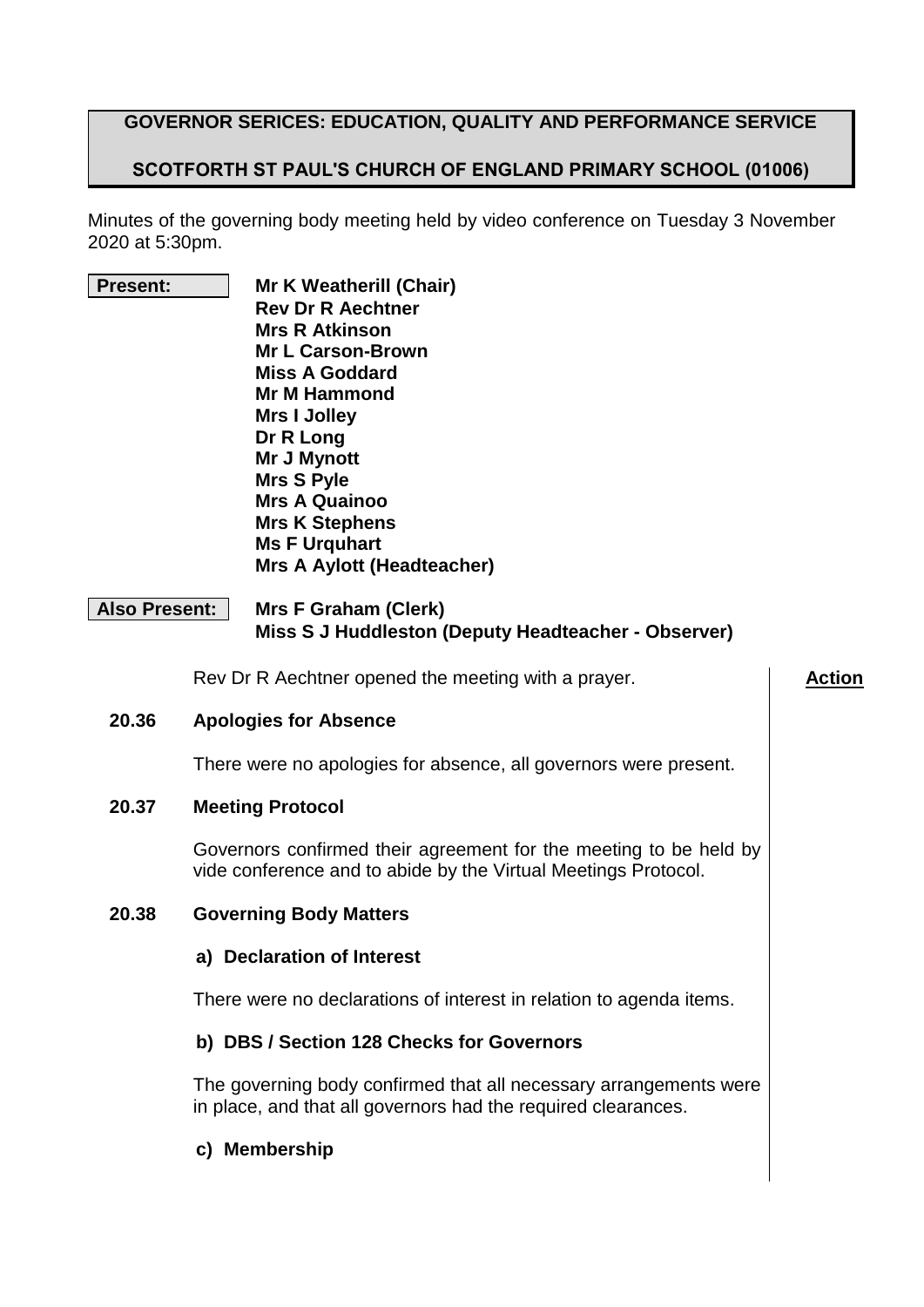|       | The clerk confirmed that there were two foundation governor<br>vacancies. Two parent governors had expressed an interest in<br>becoming foundation governors and had spoken with Rev Dr R<br>Aechtner. She agreed to ensure the necessary foundation governor<br>appointment forms were sent to the governors. | <b>Rev Dr</b><br>Aechtner |
|-------|----------------------------------------------------------------------------------------------------------------------------------------------------------------------------------------------------------------------------------------------------------------------------------------------------------------|---------------------------|
|       | In view of the pandemic and the need to social distance it was agreed<br>that the two parent governors would remain in their parent governor<br>posts until it was possible to organise parent governor elections<br>safely.                                                                                   |                           |
|       | d) Register of Business Interests                                                                                                                                                                                                                                                                              |                           |
|       | All governors, observers and associate members to committees were<br>reminded of the need to update the Register of Business Interests on<br>an annual basis, and to ensure that appropriate details were included<br>on the school's website.                                                                 |                           |
|       | It was noted that this register should remain in school and that the<br>Data Controller had been made aware of the form.                                                                                                                                                                                       |                           |
|       | The clerk agreed to email a copy of the Register of Business Interests<br>form to all governors for completion and return to the school.                                                                                                                                                                       | clerk                     |
|       | e) Code of Conduct                                                                                                                                                                                                                                                                                             |                           |
|       | The governing body adopted the updated model Code of Conduct and<br>governors reflected on the commitment, duties and responsibilities<br>included in the code. All agreed to adhere to the Code of Conduct.                                                                                                   |                           |
|       | <b>Disqualification Criteria</b><br>f)                                                                                                                                                                                                                                                                         |                           |
|       | The governing body noted the disqualification criteria for governors.                                                                                                                                                                                                                                          |                           |
| 20.39 | <b>Minutes of the Previous Meeting</b>                                                                                                                                                                                                                                                                         |                           |
|       | It was agreed that the minutes of the meeting held on 30 June 2020,<br>having been circulated, be approved as a correct record and would be<br>signed by the chair at a later date.                                                                                                                            | <b>Chair</b>              |
| 20.40 | <b>Matters Arising</b>                                                                                                                                                                                                                                                                                         |                           |
|       | There were no matters arising from the minutes.                                                                                                                                                                                                                                                                |                           |
| 20.41 | <b>Review of Committees</b>                                                                                                                                                                                                                                                                                    |                           |
|       | The governing body reviewed the constitution and membership of its<br>committees and the requirement to appoint a clerk to each committee.<br>It was agreed that the membership of the committees for the 2020/21<br>academic year be appointed as detailed at Appendix A to the minutes.                      |                           |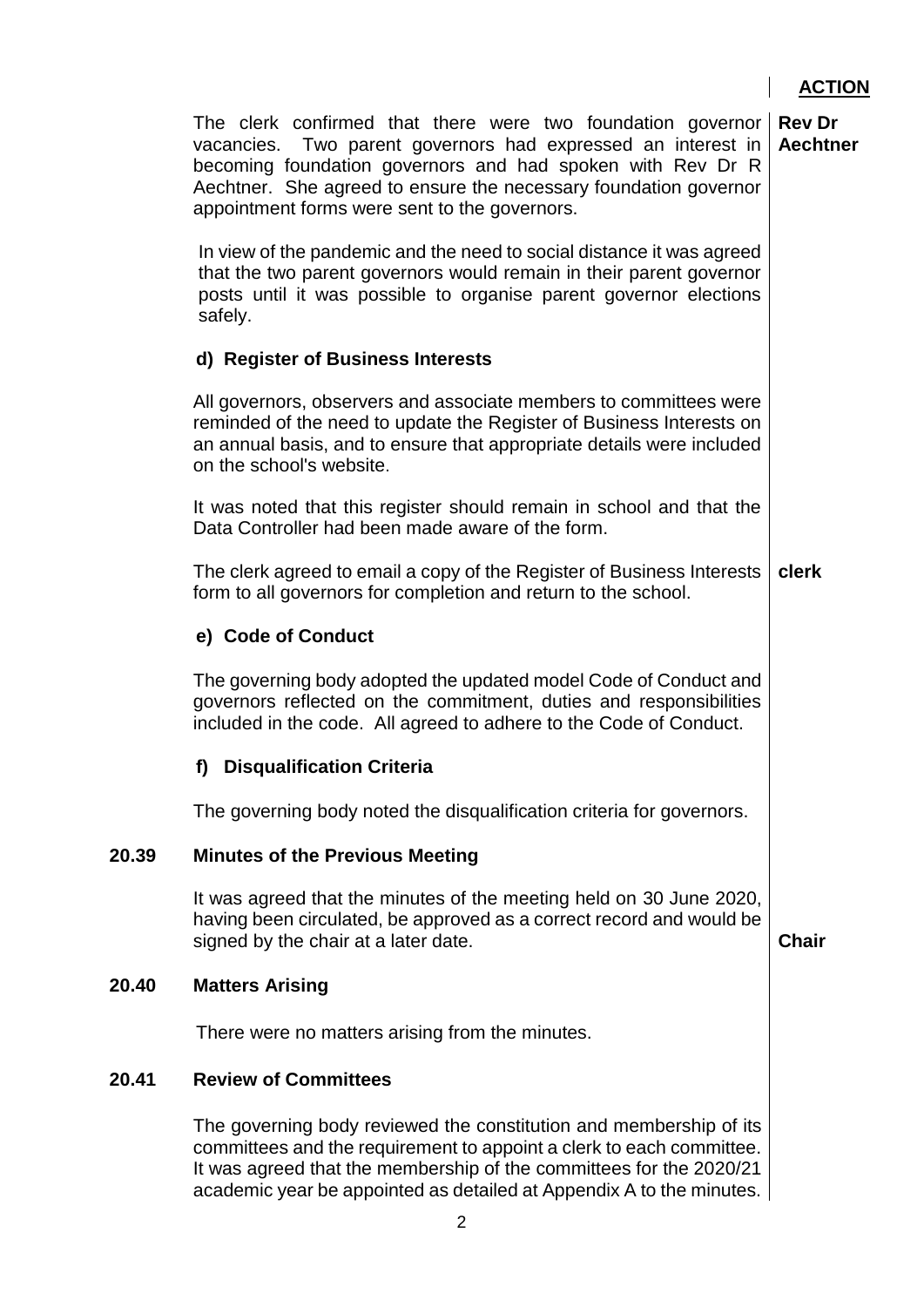The terms of reference and delegated powers of the committees would remain the same as in the previous year.

#### **20.42 Review of Nominated Governors**

Nominated governor appointments as detailed at Appendix A were retained without amendment.

The governing body agreed the following arrangements for the receipt of reports from nominated governors: Termly.

#### **20.43 Reports**

#### **a) Committee Reports**

Governors noted and accepted the reports of the following committee meetings:

i. Buildings, Health and Safety Committee minutes held on 6 October 2020;

The chair of the committee highlighted the main points of the meeting. Mrs Aylott advised that since the meeting, Cassidy and Ashton had carried out the internal and external conditions survey. Once the school had received the survey report it would be possible to arrange a meeting with Cassidy and Ashton to discuss the five year development plan.

ii Finance and Staffing Committee minutes held on 6 October 2020;

The chair of the committee highlighted the main points of the meeting. She added that the budget details had been based on the situation before the pandemic and the full effect of the cost of the pandemic would not be fully realised until the next budget. Before School and After School club were running but not at a cost to the parents. Several factors would affect the budget, namely the income had decreased and the costs had increased.

Mrs Aylott mentioned that as a Christian school it was morally wrong not to help with free school meal vouchers over the holidays and she had personally brought the vouchers and emailed them to the appropriate parents. School would reimburse the cost to her.

iii Curriculum and Standards committee meeting held on 14 October 2020;

The chair of the committee highlighted the main points of the meeting. The School Development Plan had been reviewed and would continue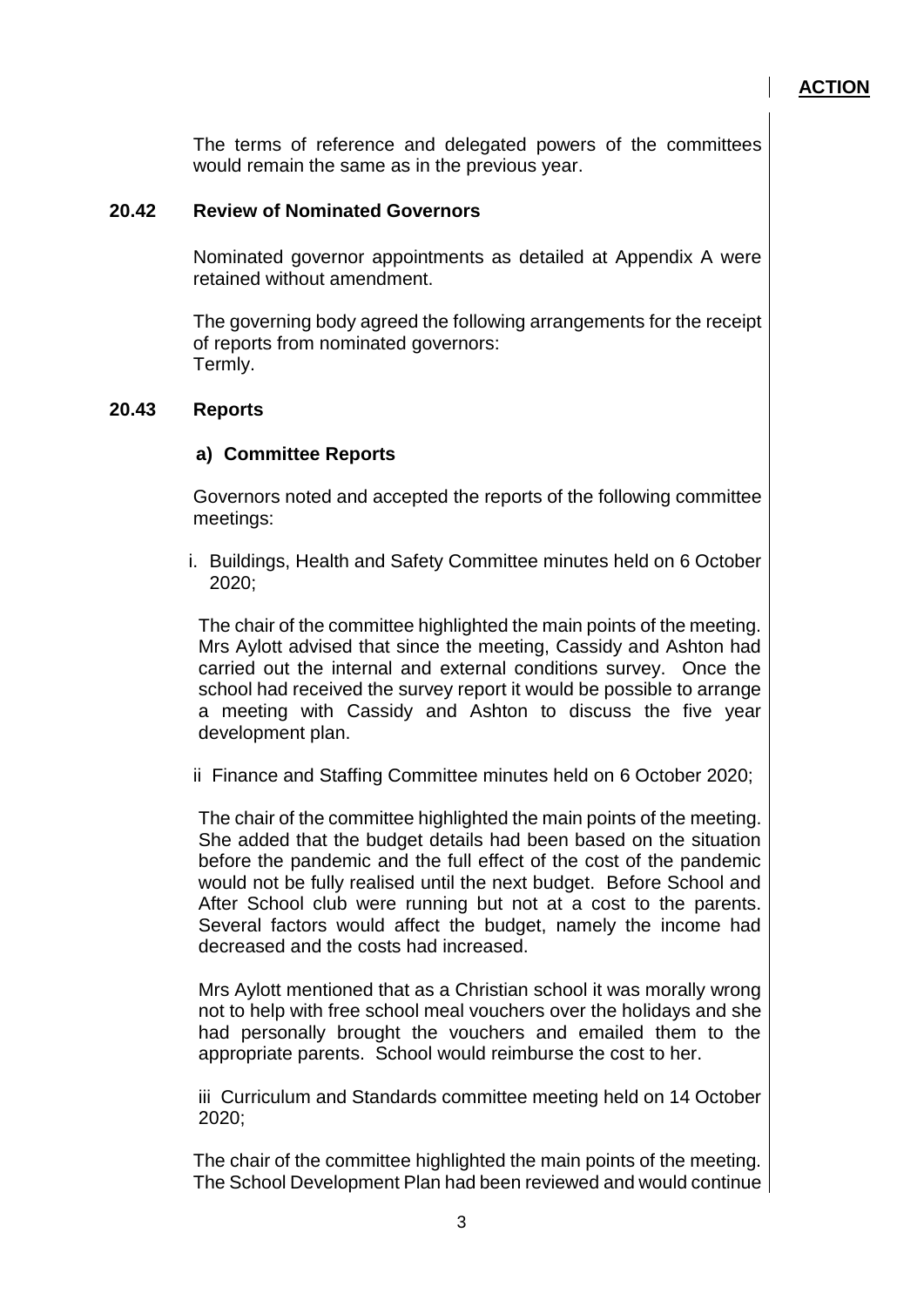$\overline{\phantom{a}}$ 

| with a broadened emphasis on social and emotional wellbeing, a<br>catch up recovery curriculum, remote education and preparation for<br>the statutory relationships curriculum with particular regard to online<br>safety.                                                                                                                                                                                                                                                                                       |                   |
|------------------------------------------------------------------------------------------------------------------------------------------------------------------------------------------------------------------------------------------------------------------------------------------------------------------------------------------------------------------------------------------------------------------------------------------------------------------------------------------------------------------|-------------------|
| Autumn term Baseline assessments had been carried out in all year<br>Details of these assessments had been circulated to<br>groups.<br>governors prior to the meeting. The assessments would be used to<br>identify catch up requirements and an audit would be done on catch<br>up spending.                                                                                                                                                                                                                    |                   |
| The governing body ratified the following policies as commended by<br>the Curriculum and Standards Committee:                                                                                                                                                                                                                                                                                                                                                                                                    |                   |
| • Safeguarding policy<br>• Behaviour policy                                                                                                                                                                                                                                                                                                                                                                                                                                                                      |                   |
| The draft Remote and Blended Learning Policy had been sent to<br>governors. There were some operational changes to finalise and<br>once these had been done the policy would be distributed to all<br>governors.                                                                                                                                                                                                                                                                                                 | <b>Mrs Aylott</b> |
| iv Appraisal Committee meeting held on 20 October 2020                                                                                                                                                                                                                                                                                                                                                                                                                                                           |                   |
| Mr Weatherill provided a verbal report. He said the headteacher's<br>objectives had been reviewed very successfully and objectives had<br>been set for this year. The Pay committee would meet next to review<br>recommendations from the appraisal committee on teachers' pay<br>progression.                                                                                                                                                                                                                   |                   |
| b) Nominated Governors                                                                                                                                                                                                                                                                                                                                                                                                                                                                                           |                   |
| A governor asked for clarification on the expectations for nominated<br>governors in the current climate. Mrs Aylott was grateful to receive<br>this request and replied that as things began to settle down in school<br>she would ask subject leaders to contact nominated governors.                                                                                                                                                                                                                          |                   |
| Governors agreed that it would be prudent to revisit nominated<br>governor and subject leader contact in the spring term.                                                                                                                                                                                                                                                                                                                                                                                        |                   |
| The governing body received a verbal report from Mr Hammond<br>on work undertaken in school regarding PE. He explained that<br>he had spoken with Mrs Alison Boyle about PE provision. There<br>were no sporting events, but Coach Dan had run a healthy minds<br>sports session with Year Three and next Year Five would have a<br>values and resilience sports session. Morecambe Football Club<br>had been in school helping with reluctant readers. Also Diddy<br>Dance was running successfully in Nursery. |                   |
| Mrs Aylott added that staff had made a conscious decision to<br>encourage children to be outside as much as possible.<br><b>Miss</b>                                                                                                                                                                                                                                                                                                                                                                             |                   |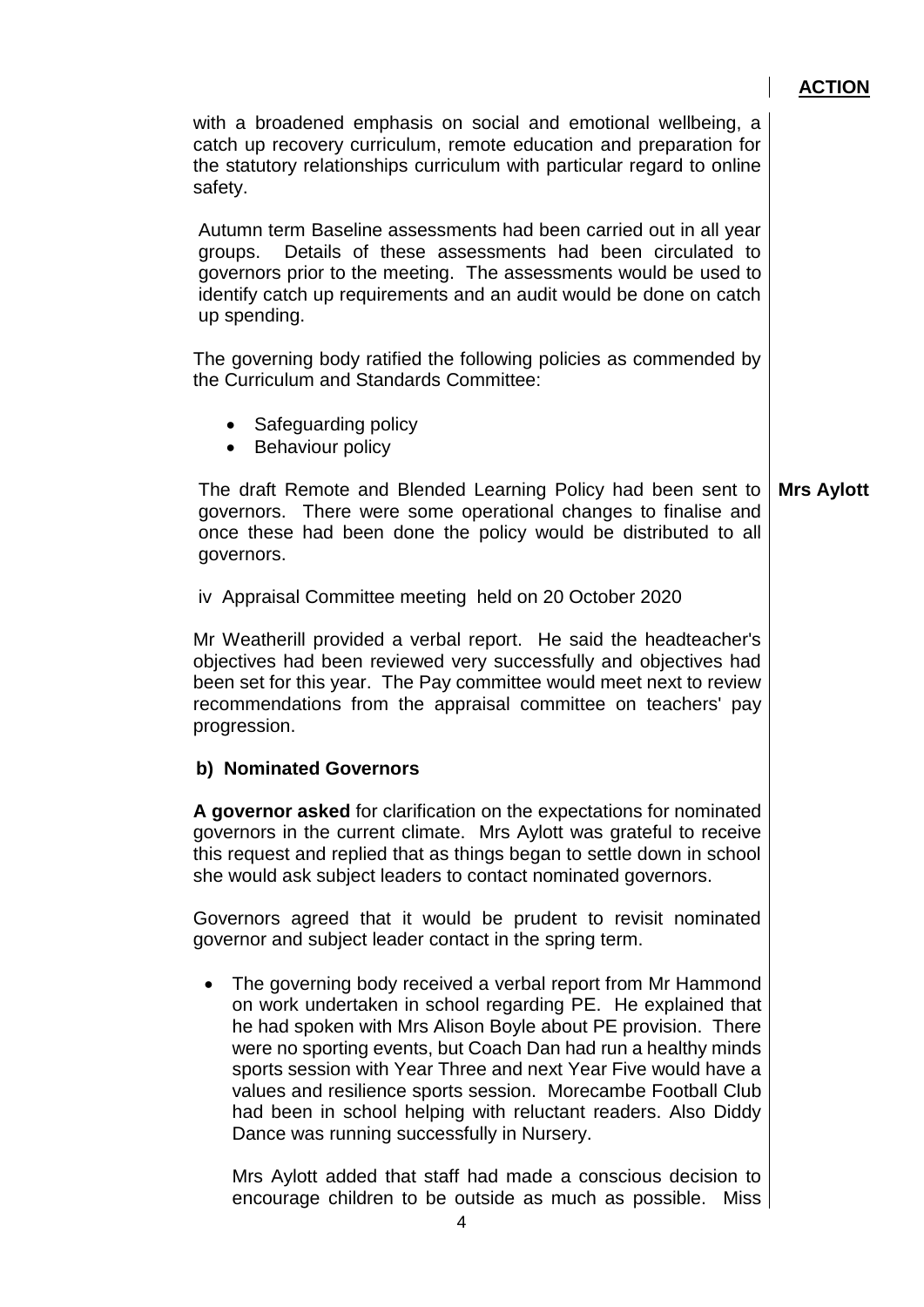Huddleston had provided a short time in the afternoon for Year Six pupils to practice strategies to get better at running.

Mr Hammond was thanked for his report and continued support.

## **c) Chair's Action**

The chair reported that it had not been necessary to take any urgent decisions on behalf of the governing body since the last meeting.

## **20.44 School Improvement**

#### **a) School Improvement and Self-Evaluation in the extraordinary national context**

The governing body had received the school development plan and year group baseline assessments prior to the meeting. Governors agreed that the school improvement had been covered in depth at the Curriculum and Standards committee meeting.

## **b) Ofsted Interim Visits**

The governing body noted the arrangements for Ofsted interim visits.

## **c) Lancashire School Safeguarding Checklist**

Mrs Aylott confirmed that it was possible to tick all sections in the Lancashire School Safeguarding Checklist and all necessary arrangements were in place.

## **d) Statutory Requirements in PHSE Education 2020/21**

Governors noted the update on the implementation of the PSHE statutory requirements, and agreed the following actions:

- Links to the school development plan were in place as a priority.
- Staff training with Mr Stephen Whittaker from the Diocese had been rebooked for 2 December 2020 from 3:30pm to 5:30pm. Governors were welcome to attend the meeting via a Zoom link.

## **20.45 Headteacher's Report**

## **a) Termly report**

The headteacher's report on the achievements and developments in school since the last meeting of the governing body was received and noted.

**A governor asked** how the pupils had settled back into the new environment in school, with stricter routines, online learning and Zoom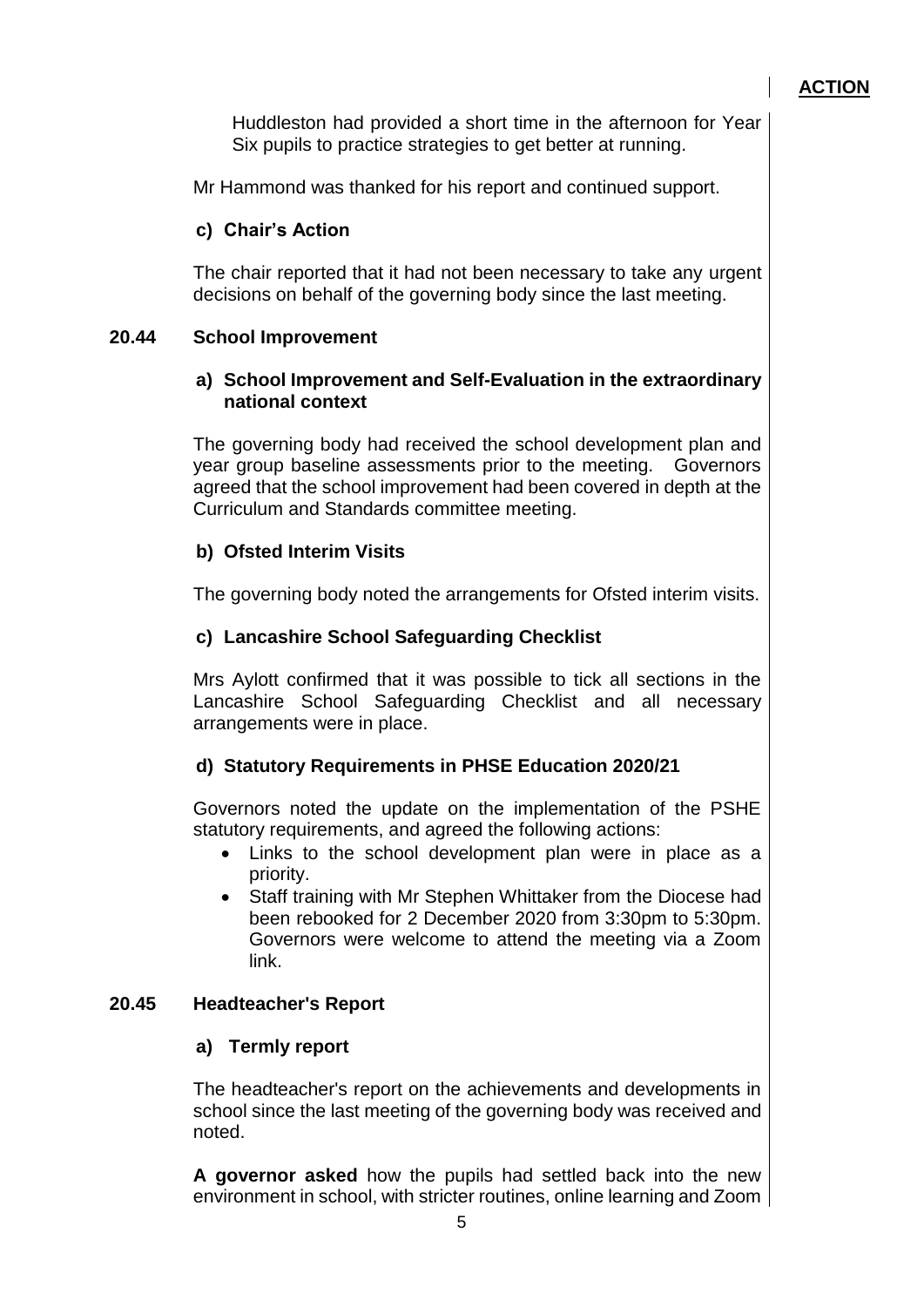assemblies. Mrs Aylott replied that the Key Stage Two children particularly enjoyed the Zoom assemblies. Rev Dr R Aechtner had provided some excellent virtual assemblies with follow up craft tasks for home and in class.

Rev Dr R Aechtner was grateful to receive the positive feedback and explained the activities were part of an online package that had purchased and extra rights had been obtained so that the school could access the activities too. Mrs Aylott thanked Rev Dr R Aechtner for making this provision available to school.

Miss Huddleston informed governors that Year Six pupils were recording songs and readings that would be sent out to the care homes which the children usually visited at this time of year. Mrs Aylott's daughter, a professional singer, was helping with these recordings.

Miss Huddleston assured governors that the singing and recording was all taking place outside.

Mrs Aylott was impressed with the way in which the children had adapted to the new routines. She had noticed that resilience was not quite at the usual level and it was helpful that half term had included a week and two days so that children had a good break.

All year groups had an online learning platform through Purplemash, Minimash and Evidence me. These were all proving very successful and worth the investment.

**A governor asked** about attendance and absence for sickness. Mrs Aylott explained that there were the usual sickness and diarrhoea illnesses, but these were marginally less than last year. Currently, there were confirmed parental cases of Covid but no pupils. Parents were very supportive and were accommodating if a child became ill during the daytime in school and was sent home. Parents had worn masks on the school premises since September and had observed social distancing. Mrs Aylott expressed her thanks to parents for being so helpful.

**A governor enquired** about parents evenings. Mrs Aylott explained that she had talked with staff about the appropriate format. Parents evenings, via Zoom or telephone would be offered during the week commencing 30 November. No face to face appointments would take place. A letter offering this provision would be sent out to parents shortly.

The headteacher was thanked for her comprehensive report.

#### **b) EU Settlement Scheme**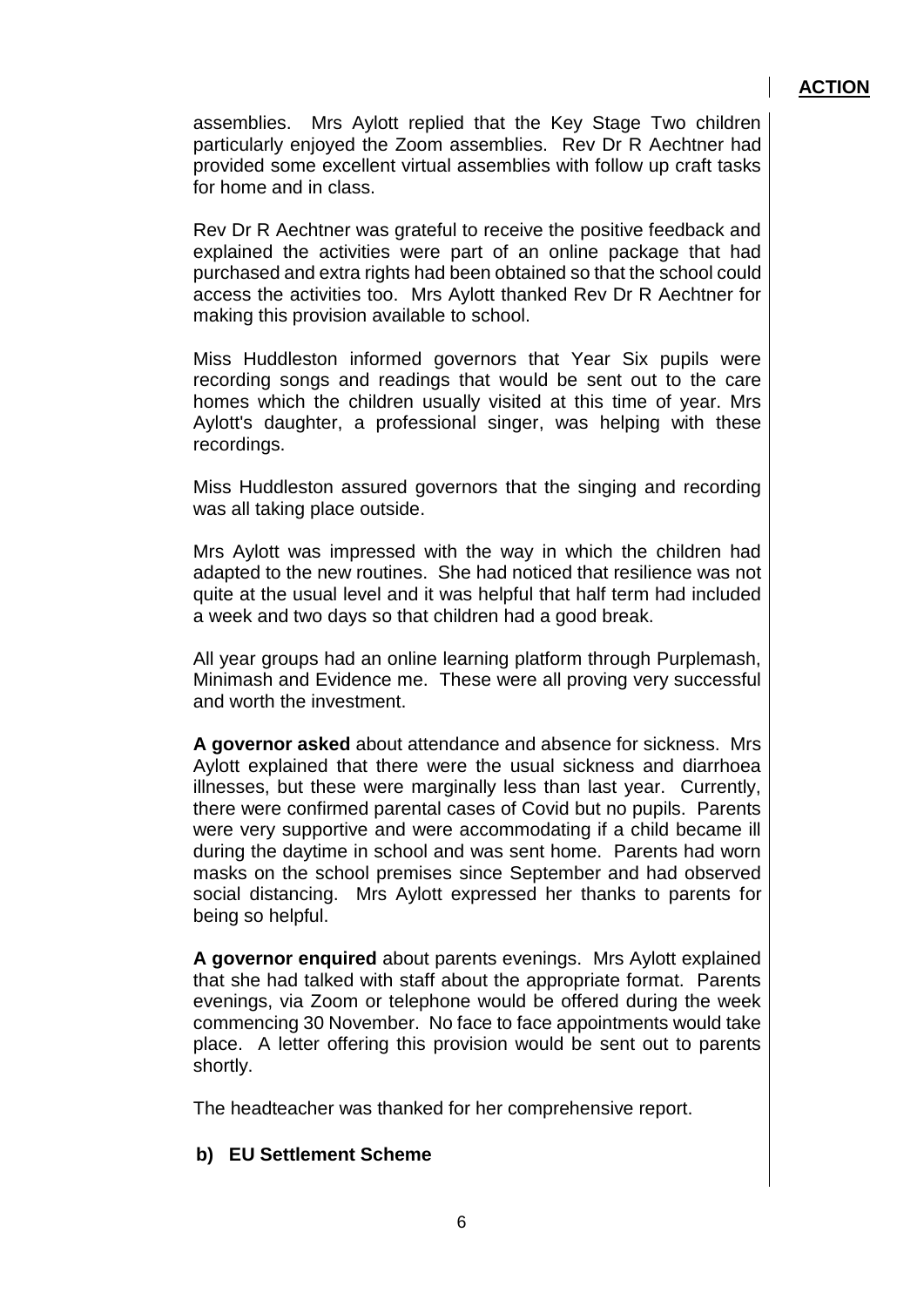The governing body noted the information regarding the EU Settlement Scheme.

Mrs Aylott said she was aware of the scheme but would not take any action until she was required to do so.

## **c) Unavoidable School Closures**

The headteacher confirmed there had been no unavoidable school closures since the last meeting.

## **20.46 School Term and Holiday Dates – 2021/22**

The governing body noted the school term and holiday framework provided by Lancashire County Council (following consultation with the County Union Secretaries and the Diocesan/Church Authorities).

Governors approved the circulated proposal for school term dates 2021/22 and agreed INSET days on:

- 1 September 2021
- 21 October 2021
- 22 October 2021
- 6 June 2022
- 7 June 2022.

## **20.47 Evaluation of Educational Visits and Approval of Future Visits**

The headteacher reported details of the following proposed educational visits which were considered and approved:

 Year Six residential visit to Lockerbie Manor 13 – 17 September 2021. This was a provisional booking at this stage and letters had been sent to Year Five parents about the proposed visit.

#### **20.48 Policies and Procedures**

#### **a) Pay Policy**

The governing body adopted the model Pay Policy 2020/21.

#### **b) Lancashire Personnel Policies**

The governing body confirmed adoption of the following model Lancashire Personnel Policies and Procedures, and also all generic HR policies:

- Absence (Management of Sickness) August 2020
- Absence (Management of Sickness) Guidelines August 2020
- Attendance Procedure (Teachers) Centrally Managed Services – August 2020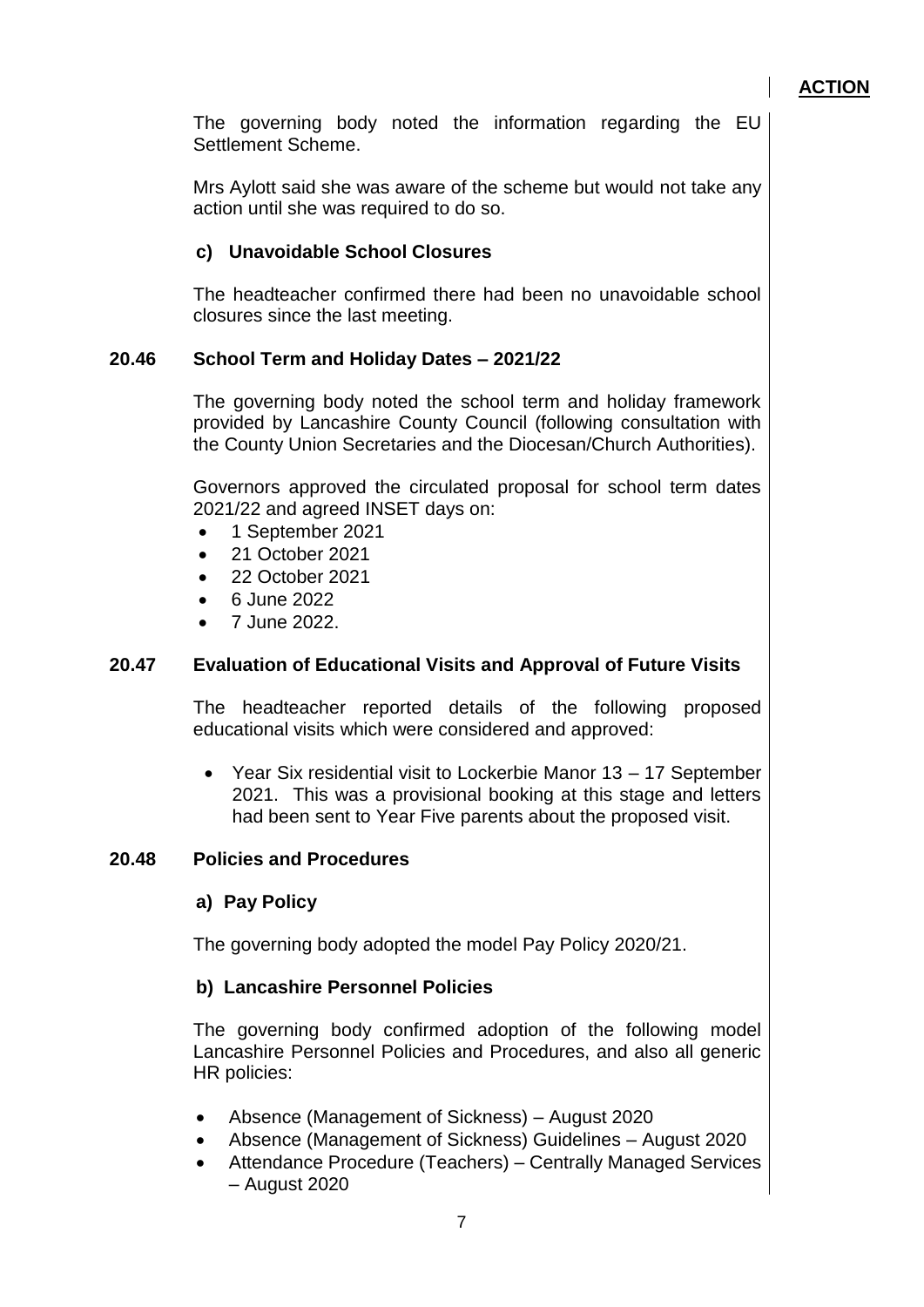$\begin{array}{c} \hline \end{array}$ 

|       | Breastfeeding at Work - August 2020<br>$\bullet$<br>III Health Retirement - Support Staff - August 2020<br>$\bullet$<br>III Health Retirement - Teachers - August 2020<br>$\bullet$<br>Long-Term Absence Procedure - August 2020<br>$\bullet$<br>Long Service Award - Support Staff - July 2020<br>$\bullet$<br>Long Service Award - Teachers - July 2020<br>$\bullet$<br>Retirement - AAB - August 2020<br>$\bullet$<br>Retirement- Phased - August 2020<br>$\bullet$<br>Short-Term Absence Procedure - August 2020. |                    |
|-------|-----------------------------------------------------------------------------------------------------------------------------------------------------------------------------------------------------------------------------------------------------------------------------------------------------------------------------------------------------------------------------------------------------------------------------------------------------------------------------------------------------------------------|--------------------|
| 20.49 | <b>Finance</b>                                                                                                                                                                                                                                                                                                                                                                                                                                                                                                        |                    |
|       | a) Finance Policies                                                                                                                                                                                                                                                                                                                                                                                                                                                                                                   |                    |
|       | The governing body approved the following policies:                                                                                                                                                                                                                                                                                                                                                                                                                                                                   |                    |
|       | • Lettings Policy/Charges;<br>• Charging and Remissions Policy;<br>Internal Financial Regulations.<br>$\bullet$                                                                                                                                                                                                                                                                                                                                                                                                       |                    |
|       | The headteacher was requested to ensure that the Lettings Policy and<br>Charging and Remissions Policy were available on the school<br>website.                                                                                                                                                                                                                                                                                                                                                                       | <b>Headteacher</b> |
|       | b) The Unofficial School Fund 2019/20                                                                                                                                                                                                                                                                                                                                                                                                                                                                                 |                    |
|       | The accounts for 2019/20 had not yet been audited and would be<br>presented at the next meeting.                                                                                                                                                                                                                                                                                                                                                                                                                      |                    |
|       | Governors appointed Mr C Killey as the auditor for the 2020/21<br>account.                                                                                                                                                                                                                                                                                                                                                                                                                                            |                    |
|       | c) Schools Financial Value Standard (SFVS)                                                                                                                                                                                                                                                                                                                                                                                                                                                                            |                    |
|       | Governors agreed that Miss Goddard, Miss Huddleston and Mrs Malin<br>would consider the SFVS on behalf of the governing body.                                                                                                                                                                                                                                                                                                                                                                                         |                    |
|       | A detailed report together with the completed self-assessment and<br>action plan would be brought to a future meeting of the governing body<br>for approval.                                                                                                                                                                                                                                                                                                                                                          |                    |
|       | It was agreed that the headteacher would submit the approved<br>standard to the local authority by 31 March 2021.                                                                                                                                                                                                                                                                                                                                                                                                     | <b>Headteacher</b> |
|       | d) Budget Sustainability                                                                                                                                                                                                                                                                                                                                                                                                                                                                                              |                    |
|       | The governing body had previously delegated the review and setting<br>of all school's budget plan to the Finance and Staffing Committee. The<br>chair of the committee explained that when the budget was set for this                                                                                                                                                                                                                                                                                                |                    |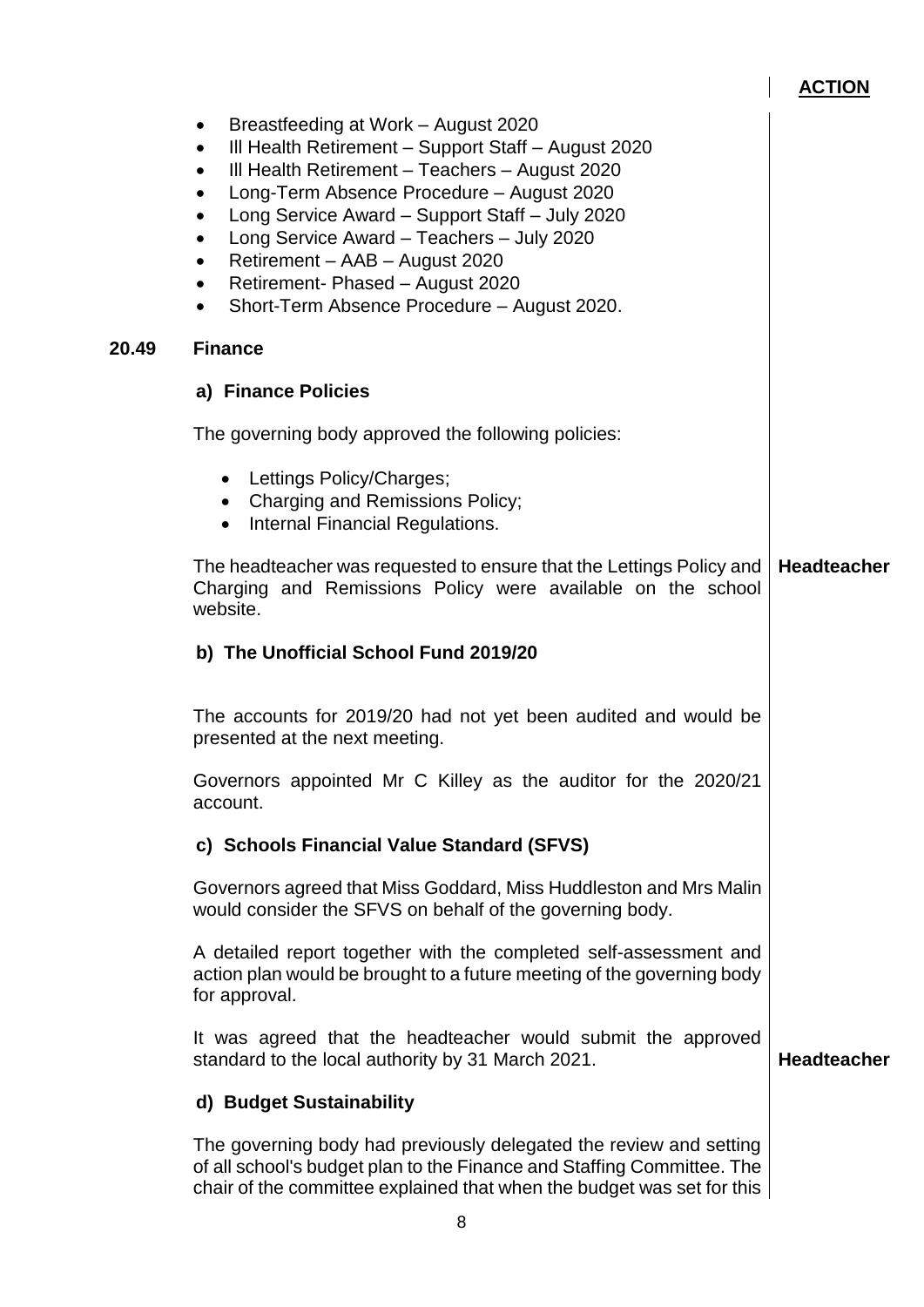|       |                                                                                                                                                                                                                                                                                                                                                                     | <b>ACTION</b>        |
|-------|---------------------------------------------------------------------------------------------------------------------------------------------------------------------------------------------------------------------------------------------------------------------------------------------------------------------------------------------------------------------|----------------------|
|       | year finances were in a good position. With the pandemic the finances<br>were less clear and the committee would need to examine the details<br>carefully. Mrs Aylott added that central government would have to<br>provide additional funding for schools going forward. The main<br>concern was the current position rather than funding for two years'<br>time. |                      |
|       | It was confirmed that the headteacher had reviewed up to date pupil<br>numbers which would form the basis of 2021/22 funding. She<br>confirmed that the Reception class was full.                                                                                                                                                                                   |                      |
|       | e) Financial Transparency of Local Authority Maintained<br>Schools and Academy Trusts: Government Consultation<br><b>Response</b>                                                                                                                                                                                                                                   |                      |
|       | The governing body noted the DfE's response to the consultation, and<br>agreed that the headteacher would arrange for the additional financial<br>information to be published on the school's website from 1 January<br>2021.                                                                                                                                       | <b>Headteacher</b>   |
| 20.50 | <b>Governor Training and Development</b>                                                                                                                                                                                                                                                                                                                            |                      |
|       | The training link governor reported that new course details had been<br>published. He encouraged governors to attend courses as the SLA<br>covered governor training.                                                                                                                                                                                               |                      |
|       | Governors noted the Lancashire County Council Governor Services<br>Governor Training & Development Programme 2020/21 was available<br>on the LPDS website. Courses this term would be delivered by video<br>conference.                                                                                                                                             |                      |
|       | Rev Dr R Aechtner had completed online training entitled Strive<br>to thrive. Unfortunately she had not found the training very<br>helpful.<br>Dr R Long had completed Safer Recruitment training.<br>$\bullet$                                                                                                                                                     |                      |
|       | The training link governor agreed to maintain a record of all governor                                                                                                                                                                                                                                                                                              | <b>Training link</b> |
|       | training attended.                                                                                                                                                                                                                                                                                                                                                  | governor             |
| 20.51 | <b>Information and Updates</b>                                                                                                                                                                                                                                                                                                                                      |                      |
|       | Governors noted the following articles of additional information:                                                                                                                                                                                                                                                                                                   |                      |
|       | a) Inspiring Governance<br>b) Governor Self Review Tool for Online Safety<br>c) Keeping Children Safe in Education<br>d) DfE Guidance for Schools: Coronavirus (COVID-19)<br>e) DfE Consultation on Draft Schools Admissions Code<br>LASGB.<br>f)                                                                                                                   |                      |
| 20.52 | <b>Forums for Chairs and Vice-Chairs</b>                                                                                                                                                                                                                                                                                                                            |                      |
|       |                                                                                                                                                                                                                                                                                                                                                                     |                      |

9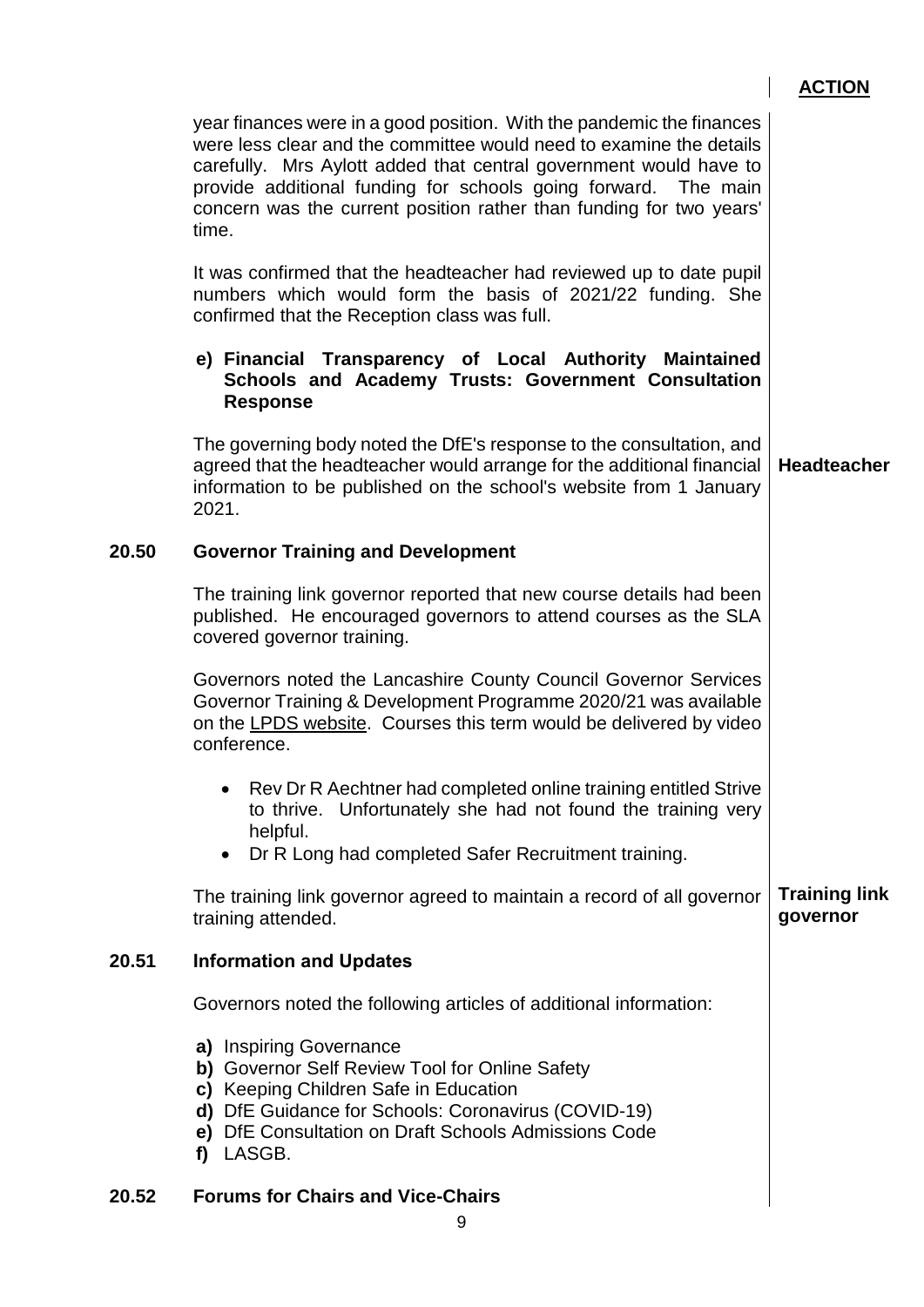The chair confirmed he hoped to attend the next meeting and suggested it would be quite in order for the vice chair to attend too.

#### **20.53 School Admissions**

The governing body noted the information regarding the process and statutory closing dates for reviewing admission arrangements.

The governing body confirmed that no changes would be made to the admission arrangements. Although a variation had been submitted and accepted for entry next September and this was likely to be in place for the following September. The Diocese had confirmed that consultation was not required to make the variation due to the restrictions caused by the pandemic.

#### **20.54 Confidentiality**

Governors confirmed that all matters discussed at governing body meetings were confidential and not for general discussion outside the meeting.

The governing body considered whether any items discussed were required to be recorded in the minutes as confidential.

It was agreed there were no items deemed confidential.

#### **20.55 Date and Time of Next Meeting**

The governing body confirmed the dates for spring and summer term full governing body meetings as follows:

| Spring Term 2021            | 5:30pm          |
|-----------------------------|-----------------|
| Full governing body meeting | Tuesday 9 March |
| Summer Term 2021            | 5:30pm          |
| Full governing body meeting | Tuesday 6 July  |

The chair thanked governors for their attendance and input. The meeting closed with the Grace at 19:05pm.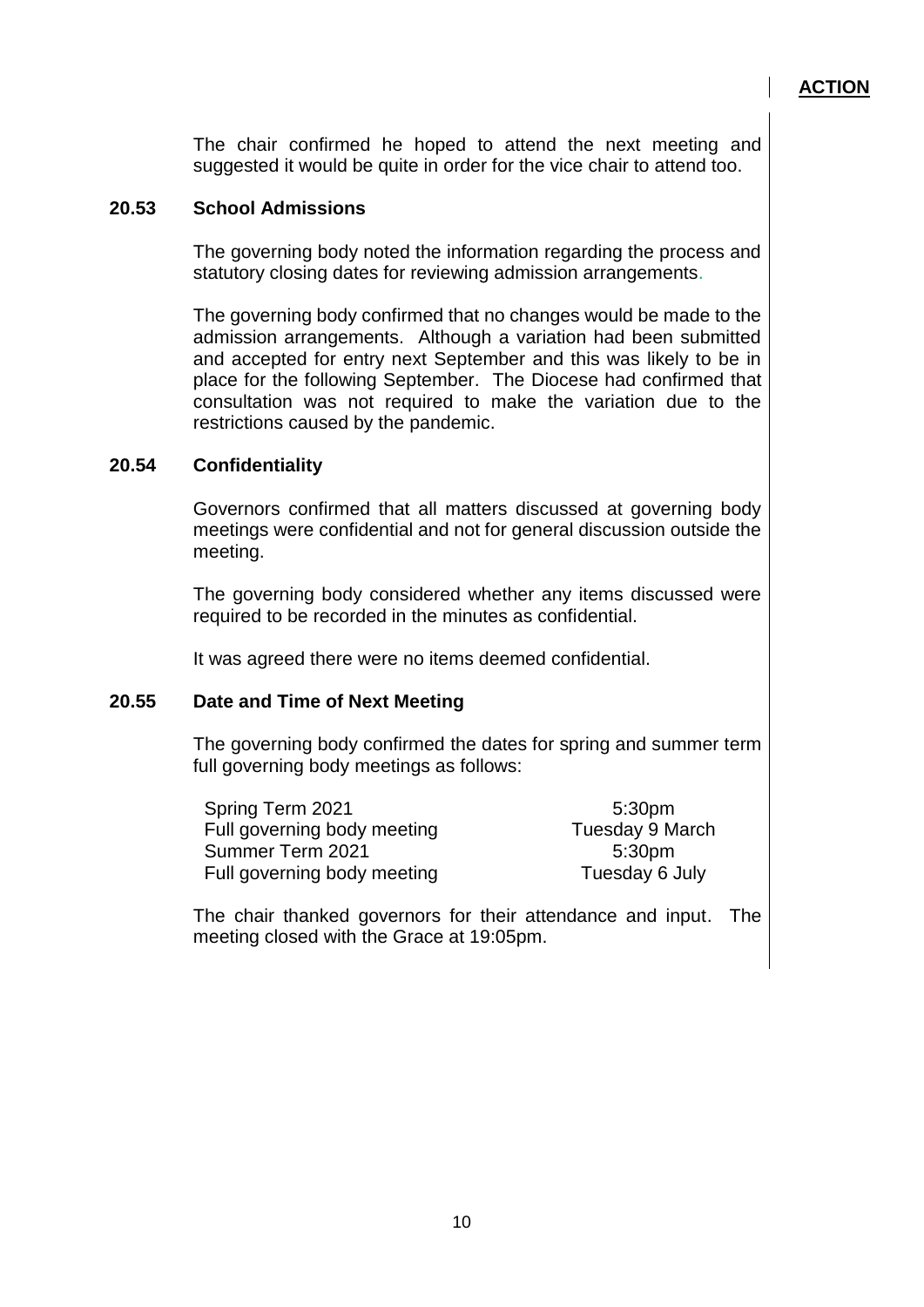$\overline{\phantom{a}}$ 

## **GOVERNOR SERVICES, EDUCATION, QUALITY AND PERFORMANCE SERVICE**

## **SCOTFORTH ST PAUL'S CHURCH OF ENGLAND PRIMARY SCHOOL (01006)**

|                               | <b>Foundation Governor</b>                                                                                                                                                             | <b>Non-Foundation</b><br><b>Governor</b>                                                                            |
|-------------------------------|----------------------------------------------------------------------------------------------------------------------------------------------------------------------------------------|---------------------------------------------------------------------------------------------------------------------|
| *Building/Health & Safety     | Vacancy - DBE1<br>Vacancy - DBE2<br>Keith Weatherill<br>Dr Rebecca Long<br><b>Rev Dr Rebecca Aechtner</b>                                                                              | Headteacher<br>Mark Hammond (c)<br><b>Josh Mynott</b><br><b>Lindsey Carson-Brown</b>                                |
| *Lettings                     | Mrs Anne Quainoo<br>Dr Rebecca Long<br>Vacancy - DBE1                                                                                                                                  | Headteacher<br>Josh Mynott                                                                                          |
| *Finance & Staffing           | <b>Mrs Anne Quainoo</b><br>Vacancy - DBE1<br>Keith Weatherill<br>Mrs Imogen Jolley<br>Miss Anne Goddard (c)                                                                            | Headteacher<br><b>Lindsey Carson-Brown</b><br>Miss Fiona Urquhart<br><b>Mrs Ruth Atkinson</b><br><b>Josh Mynott</b> |
| *Pay Appeals                  | Rev Dr Rebecca Aechtner (c)<br>Vacancy - DBE1<br><b>Mrs Kerry Stephens</b><br>Dr Rebecca Long                                                                                          |                                                                                                                     |
| <b>Performance Management</b> | <b>Miss Anne Goddard</b><br>Miss Anne Quainoo<br>Keith Weatherill (c)                                                                                                                  |                                                                                                                     |
| <b>*Pay Committee</b>         | Keith Weatherill (c)<br>Mrs Imogen Jolley<br>Vacancy - DBE2                                                                                                                            |                                                                                                                     |
| *Curriculum & Standards       | Mrs Anne Quainoo<br>Keith Weatherill (c)<br><b>Miss Anne Goddard</b><br>Rev Dr Rebecca Aechtner<br>Vacancy - DBE2<br>Mrs Imogen Jolley<br>Dr Rebecca Long<br><b>Mrs Kerry Stephens</b> | Mrs Ruth Atkinson<br>Headteacher<br>Mrs Sally Pyle<br><b>Miss Fiona Urquhart</b>                                    |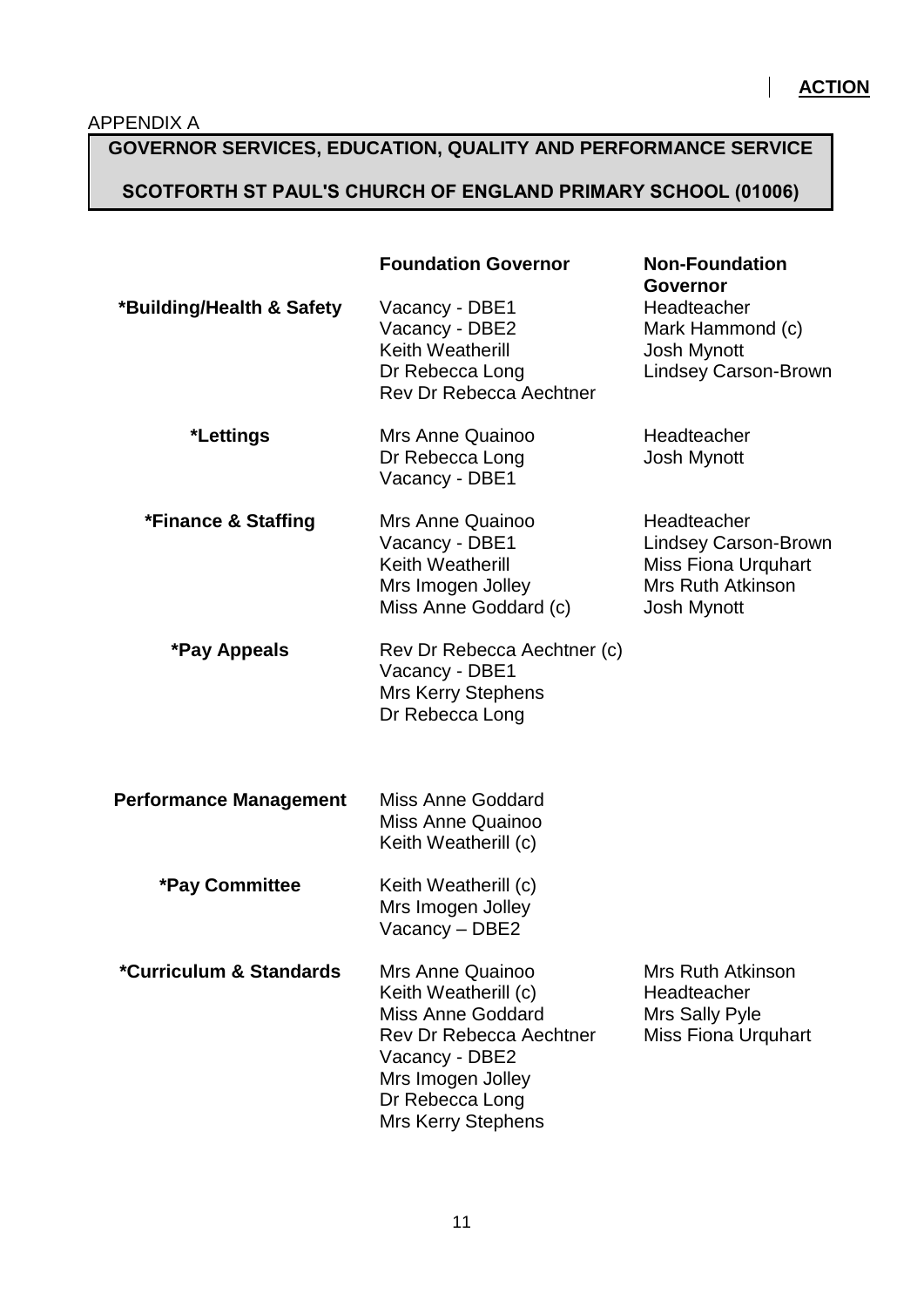$\begin{array}{c} \hline \end{array}$ 

| <b>SEF</b>                                     | Chair<br><b>Vice Chair</b><br>Miss Anne Goddard<br>Vacancy – DBE2                                  | Headteacher<br><b>Mrs Ruth Atkinson</b>                   |
|------------------------------------------------|----------------------------------------------------------------------------------------------------|-----------------------------------------------------------|
| #Staff Discipline/Dismissal                    | Mrs Anne Quainoo<br>Vacancy - DBE1<br>Keith Weatherill<br>Mrs Imogen Jolley                        | <b>Josh Mynott</b>                                        |
| #Staff Discipline/Dismissal<br><b>Appeals</b>  | <b>Miss Anne Goddard</b><br>Mrs Kerry Stephens<br><b>Rev Dr Rebecca Aechtner</b>                   | Mrs Sally Pyle<br><b>Lindsey Carson-Brown</b>             |
| *Staff Review/Dismissal                        | Vacancy - DBE1<br>Keith Weatherill<br><b>Mrs Kerry Stephens</b>                                    | Headteacher<br>Josh Mynott                                |
| #Grievance (Staff)                             | <b>Rev Dr Rebecca Aechtner</b><br><b>Miss Anne Goddard</b><br>Mrs Imogen Jolley                    | Mrs Sally Pyle<br><b>Mark Hammond</b>                     |
| #Complaints Appeals<br>& Curriculum Complaints | Vacancy - DBE2<br><b>Miss Anne Goddard</b><br><b>Rev Dr Rebecca Aechtner</b><br>Mrs Imogen Jolley  | <b>Lindsey Carson-Brown</b><br><b>Miss Fiona Urquhart</b> |
| *Admissions                                    | Keith Weatherill (c)<br>Mrs Imogen Jolley<br><b>Miss Anne Goddard</b><br><b>Mrs Kerry Stephens</b> | Headteacher                                               |
| #Pupil Discipline                              | Vacancy - DBE2<br>Rev Dr Rebecca Aechtner<br><b>Mrs Kerry Stephens</b><br>Mrs Imogen Jolley        | Josh Mynott                                               |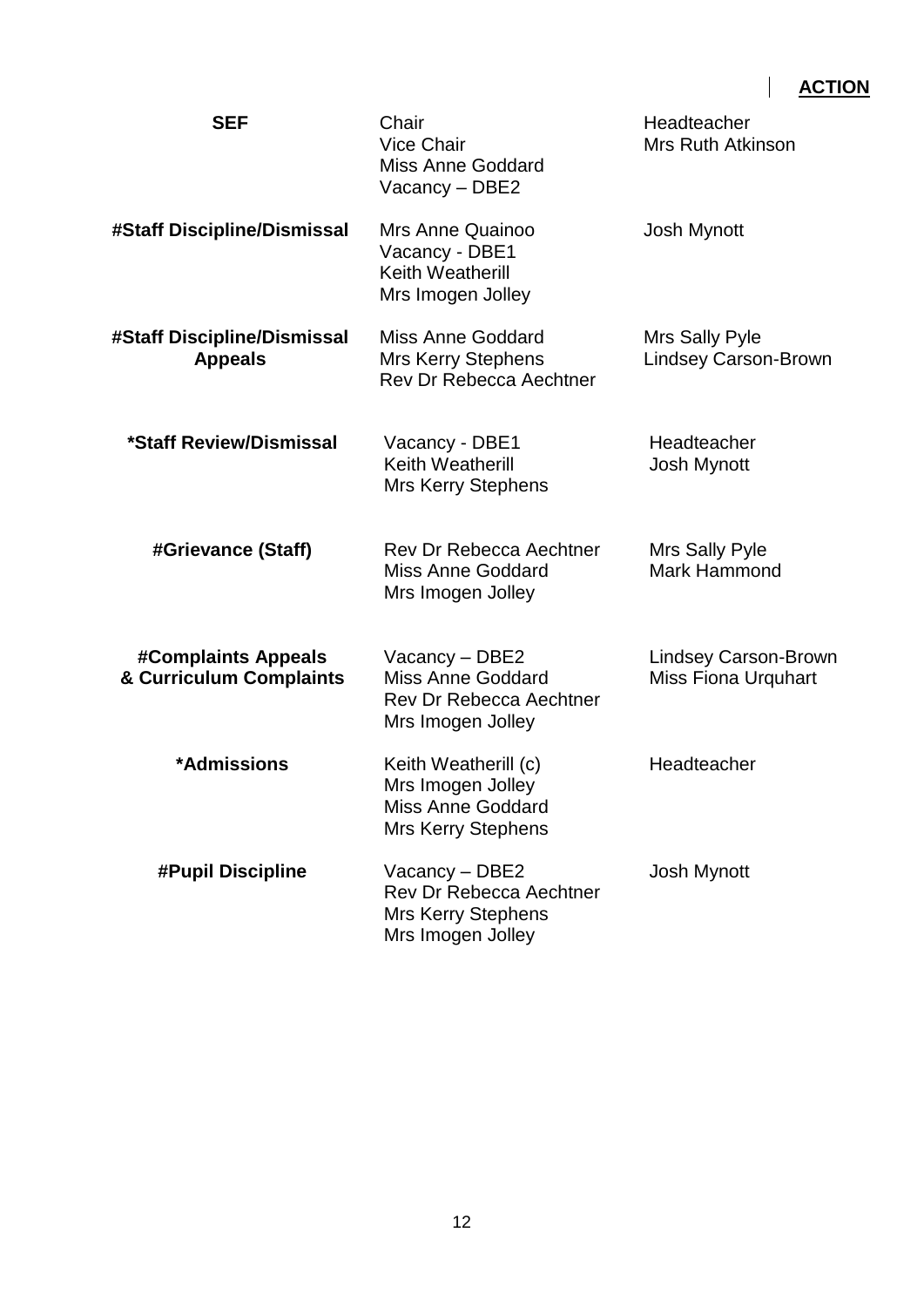#### **Clerk to the Governing Body –**

Mrs. Fiona Graham Tel: 01524 581156 [fiona.graham@lancashire.gov.uk](mailto:fiona.graham@lancashire.gov.uk)

**\*Clerk to the Committee –** Mrs Amanda Malin

**#Clerk to the Committee –**

Clerk to the Governing Body

**Nominated/Link Governors SEN Governor -** Mrs Imogen Jolley **Link/Training Governor -** Josh Mynott **LASGB Representative -** Josh Mynott **Child/Protection/Looked After Children Governor/Prevent -** Mrs Imogen Jolley **Writting Governor -** Miss Fiona Urquhart **Reading Governor -** Mrs Kerry Stephens **Maths Governor -** Mrs Sally Pyle **RE and Worship -** Rev Dr Rebecca Aechtner **FOSSY -** Miss Fiona Urquhart **PHSE -** Miss Anne Goddard **ICT -** Miss Anne Goddard **Science -** Dr Rebecca Long **Art & DT -** Miss Fiona Urquhart **Geography -** Josh Mynott **History -** Lindsey Carson-Brown **Pupil Voice -** Mrs Ruth Atkinson **Music -** Dr Rebecca Long **French -** Mrs Anne Quainoo **Sport -** Mark Hammond **Assessment -** Keith Weatherill **Early Years -** Mrs Imogen Jolley **Buddy Governor -** Josh Mynott **Data Protection -** Mrs Imogen Jolley **Independent Scrutineer: -** Mrs Amanda Malin

GOVERNING BODY CONSISTS OF ;

4 PARENT NON FOUNDATION GOVERNORS 1 LEA GOVERNOR 2 STAFF GOVERNORS inc. Head teacher 9 FOUNDATION GOVERNORS

16

DIOCESE (DBE) APPOINT 3 PCC APPOINT 3 RIPLEY TRUST APPOINT 2 VICAR IS FOUNDATION GOVERNOR EX-OFFICIO

## **PARENT GOVERNORS 4**

**Non Foundation**  Lindsey Carson-Brown Miss Fiona Urquhart Mark Hammond